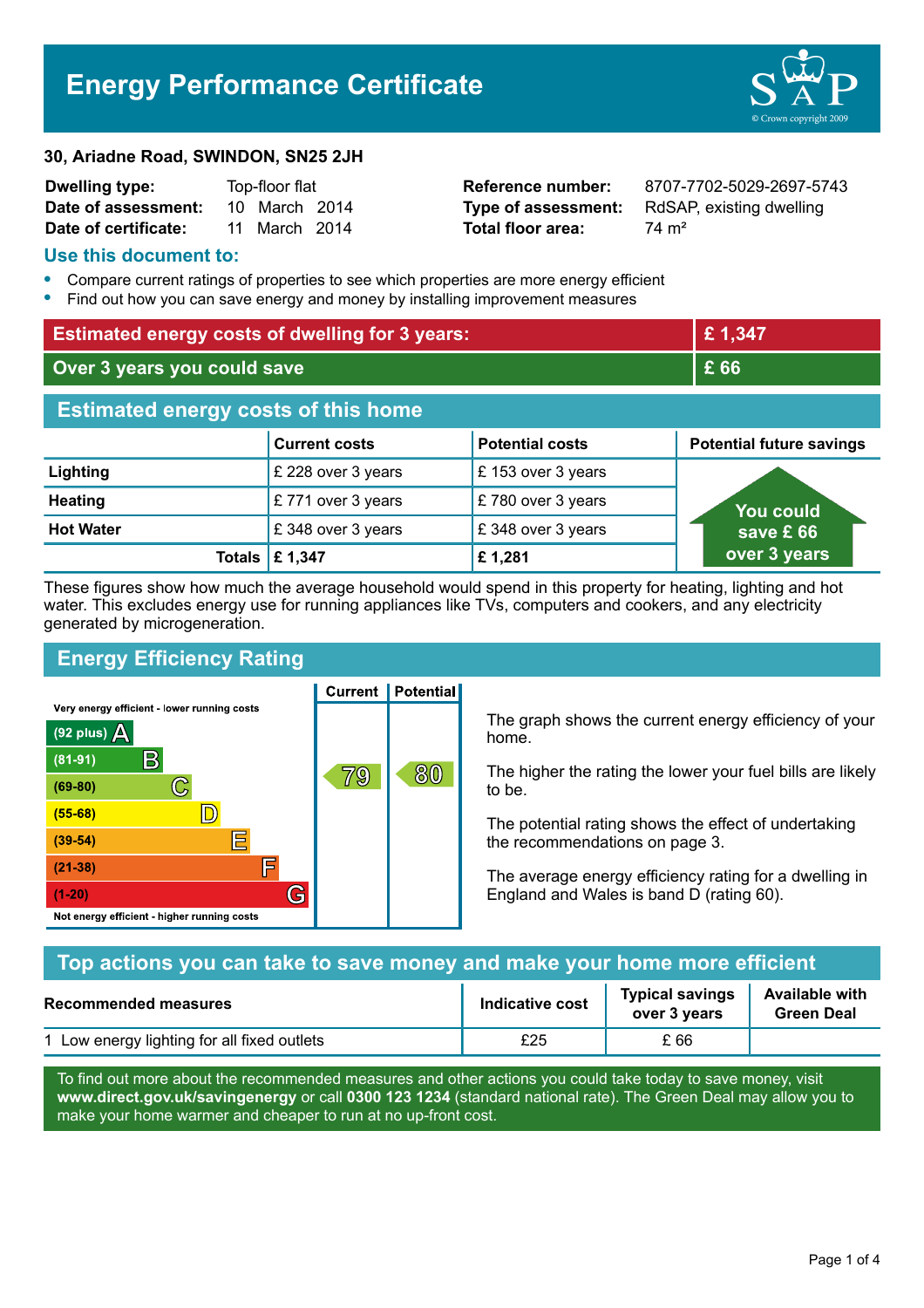## **Summary of this home's energy performance related features**

| <b>Element</b>        | <b>Description</b>                          | <b>Energy Efficiency</b> |
|-----------------------|---------------------------------------------|--------------------------|
| Walls                 | Cavity wall, as built, insulated (assumed)  | ★★★★☆                    |
| Roof                  | Pitched, 250 mm loft insulation             | ★★★★☆                    |
| Floor                 | (other premises below)                      |                          |
| Windows               | Fully double glazed                         | ★★★★☆                    |
| Main heating          | Boiler and radiators, mains gas             | ★★★★☆                    |
| Main heating controls | Programmer, room thermostat and TRVs        | ★★★★☆                    |
| Secondary heating     | None                                        |                          |
| Hot water             | From main system                            | ★★★★☆                    |
| Lighting              | Low energy lighting in 50% of fixed outlets | ★★★★☆                    |

Current primary energy use per square metre of floor area: 112 kWh/m² per year

The assessment does not take into consideration the physical condition of any element. 'Assumed' means that the insulation could not be inspected and an assumption has been made in the methodology based on age and type of construction.

## **Low and zero carbon energy sources**

Low and zero carbon energy sources are sources of energy that release either very little or no carbon dioxide into the atmosphere when they are used. Installing these sources may help reduce energy bills as well as cutting carbon. There are none provided for this home.

## **Opportunity to benefit from a Green Deal on this property**

The Green Deal may enable owners and occupiers to make improvements to their property to make it more energy efficient. Under a Green Deal, the cost of the improvements is repaid over time via a credit agreement. Repayments are made through a charge added to the electricity bill for the property. To see which improvements are recommended for this property, please turn to page 3. You can choose which improvements you want to install and ask for a quote from an authorised Green Deal provider. They will organise installation by an authorised Green Deal installer. If you move home, the responsibility for paying the Green Deal charge under the credit agreement passes to the new electricity bill payer.

For householders in receipt of income-related benefits, additional help may be available.

To find out more, visit **www.direct.gov.uk/savingenergy** or call **0300 123 1234**.

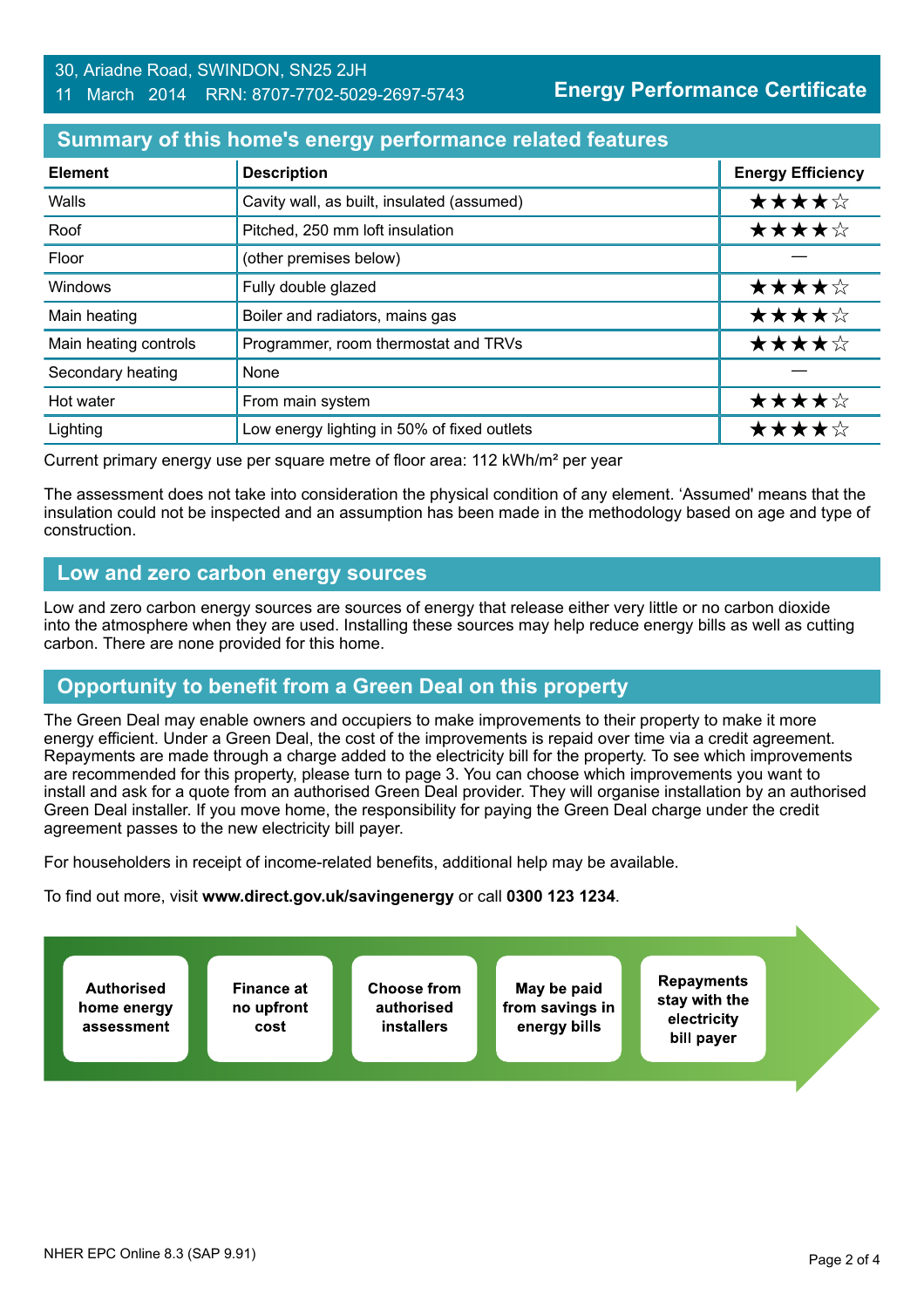#### 30, Ariadne Road, SWINDON, SN25 2JH 11 March 2014 RRN: 8707-7702-5029-2697-5743

## **Recommendations**

The measures below will improve the energy performance of your dwelling. The performance ratings after improvements listed below are cumulative; that is, they assume the improvements have been installed in the order that they appear in the table. Further information about the recommended measures and other simple actions you could take today to save money is available at **www.direct.gov.uk/savingenergy**. Before installing measures, you should make sure you have secured the appropriate permissions, where necessary. Such permissions might include permission from your landlord (if you are a tenant) or approval under Building Regulations for certain types of work.

Measures with a green tick are likely to be fully financed through the Green Deal since the cost of the measures should be covered by the energy they save. Additional support may be available for homes where solid wall insulation is recommended. If you want to take up measures with an orange tick  $\blacklozenge$ , be aware you may need to contribute some payment up-front.

| <b>Recommended measures</b>               | <b>Indicative cost</b> | Typical savings<br>per year | <b>Rating after</b><br>improvement | <b>Green Deal</b><br>finance |
|-------------------------------------------|------------------------|-----------------------------|------------------------------------|------------------------------|
| Low energy lighting for all fixed outlets | £25                    | £22                         | $\mathbb C$ 80                     |                              |